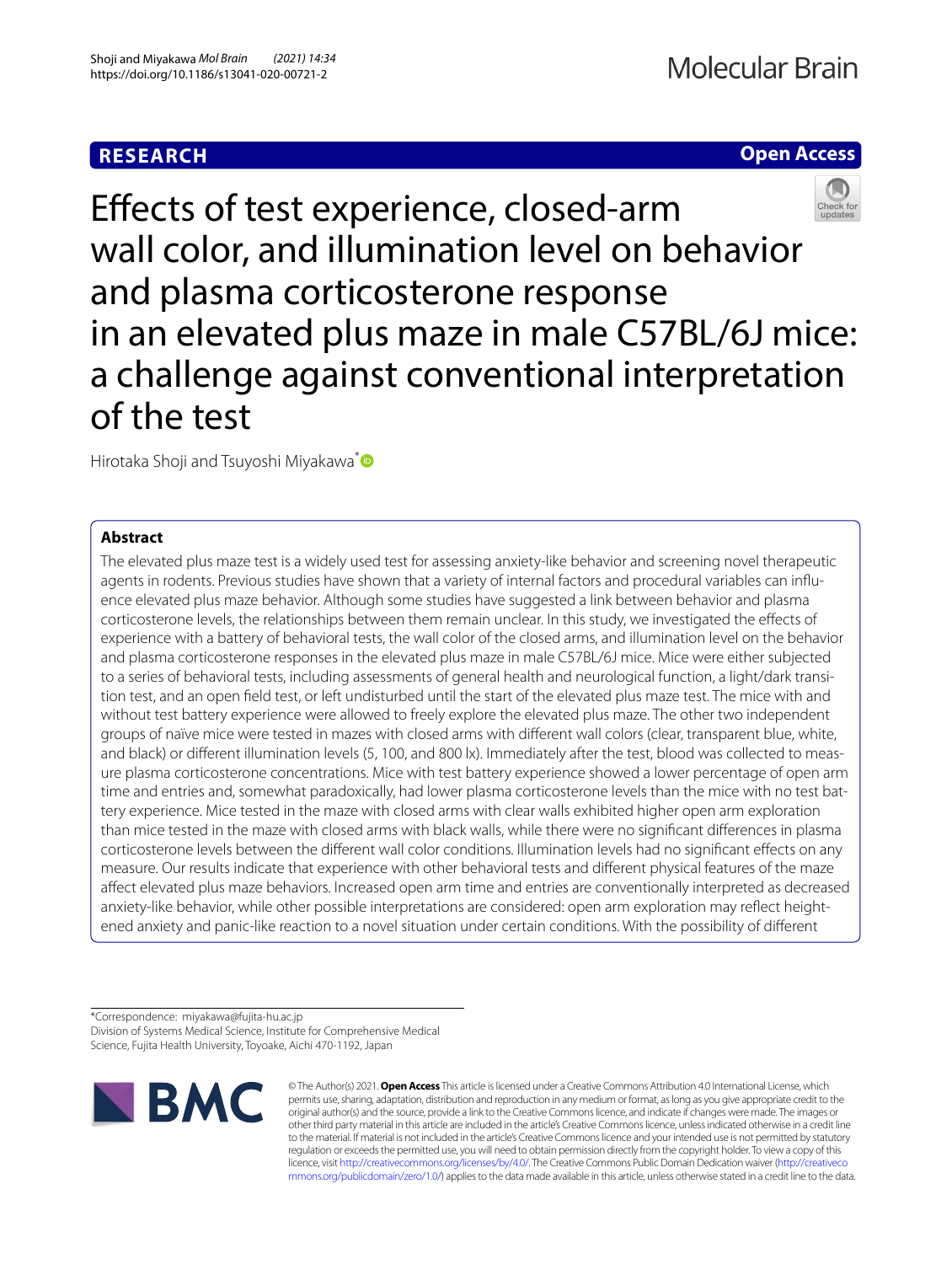interpretations, the present fndings highlight the need to carefully consider the test conditions in designing experiments and drawing conclusions from the behavioral outcomes in the elevated plus maze test in C57BL/6J mice. **Keywords:** Elevated plus maze, Open arm exploration, Anxiety-like behavior, Plasma corticosterone, C57BL/6J mice

# **Introduction**

The elevated plus maze test has been widely used to measure anxiety-like behavior and evaluate potential therapeutic agents for anxiety-like traits in rats and mice  $[1-6]$  $[1-6]$  $[1-6]$ . This test is based on an approach/avoidance confict resulting from the natural tendency of rodents to approach and avoid a potentially dangerous situation. Rodents normally avoid open arms in an elevated plus maze that are considered to be dangerous and instead tend to stay in closed arms for a longer time, and increased exploration of open arms is typically interpreted as a low level of anxiety. It is assumed that the behaviors can be induced by novelty, the presence of open spaces, and height in the testing environment  $[1, 1]$  $[1, 1]$ [6–](#page-10-1)[8](#page-10-2)].

Elevated plus maze behavior can be infuenced by a variety of internal factors and procedural variables, such as strain, sex, age, apparatus construction, and prior experience [[8\]](#page-10-2). Some researchers have used a test/ retest protocol with an intertest interval of at least one day and reported that prior experience with an elevated plus maze test reduces the exploration of open arms in the retest session [\[7](#page-10-3), [9–](#page-10-4)[15\]](#page-10-5), whereas other reports indicate no changes in the exploration of open arms regardless of prior maze experience  $[1, 2, 16–18]$  $[1, 2, 16–18]$  $[1, 2, 16–18]$  $[1, 2, 16–18]$  $[1, 2, 16–18]$  $[1, 2, 16–18]$ . The decreased exploration of open arms during re-exposure to the maze is hypothesized to be involved in learning and memory of spatial information for open arms that are potentially dangerous  $[12, 13, 15, 19-21]$  $[12, 13, 15, 19-21]$  $[12, 13, 15, 19-21]$  $[12, 13, 15, 19-21]$  $[12, 13, 15, 19-21]$  $[12, 13, 15, 19-21]$  $[12, 13, 15, 19-21]$  $[12, 13, 15, 19-21]$  $[12, 13, 15, 19-21]$ , locomotor habituation [[10\]](#page-10-13), and an altered receptor function [[22,](#page-10-14) [23\]](#page-10-15). However, the effects of prior maze experience on subsequent behavior were not afected by manipulations of extramaze cues in DBA/2 mice [\[12](#page-10-9)], suggesting no importance of acquiring information about the test environment. In addition, previous reports showed that Swiss mice subjected to a holeboard test immediately before being tested in the elevated plus maze exhibited increased exploration of open arms [\[2](#page-10-6)], while repeated handling and exposure to an open feld induced reduced exploratory behavior in the elevated plus maze in C57BL/6JOlaHs mice [\[24](#page-10-16)]. These findings suggest that such behavioral changes in the elevated plus maze may not necessarily require the learning and memory processes for previous experience in the same maze and can be induced by experience with diferent testing situations.

Wall transparency of closed arms is one of the factors for apparatus construction infuencing elevated plus maze behavior. For example, it has been reported that higher open arm time and entries were observed in a maze with closed arms with transparent walls than with opaque walls in rats [[25–](#page-10-17)[27\]](#page-10-18) and mice [[28](#page-10-19)]. However, the efects of diferent color features of transparent walls or opaque walls on behavior have not been well studied. Illumination intensity in the testing environment has also been reported to be a signifcant factor that could afect open arm exploration. Rodents tested under higher illumination conditions showed reduced exploratory behavior in open arms or increased anxiety-like behavior compared with lower illumination conditions [[23](#page-10-15), [29](#page-10-20)[–32](#page-10-21)], whereas some studies have shown that illumination levels did not affect the behavior  $[33, 34]$  $[33, 34]$  $[33, 34]$  $[33, 34]$  $[33, 34]$ . Thus, the efects of illumination on behavior remain inconclusive.

Corticosterone release resulting from hypothalamic– pituitary–adrenal (HPA) axis activation is necessary for homeostatic maintenance of the central and peripheral nervous systems to stressful or challenging situations [[35\]](#page-10-24). Corticosterone levels have been considered to be associated with elevated plus maze behavior [[1,](#page-10-0) [36](#page-10-25)[–38](#page-10-26)]. In fact, the plasma corticosterone stress response in animals placed in the elevated plus maze is higher than that of animals left undisturbed in their home cages [[36](#page-10-25)[–38](#page-10-26)], and confnement to the open arms induces a greater increase in plasma corticosterone than confnement to the closed arms in rats  $[1]$  $[1]$  $[1]$ . These reports suggest that exposure to aversive stimuli from a novel situation, open space, and/or height causes a higher stress response. However, a previous study reported that plasma corticosterone levels showed no correlations with open arm exploration but signifcant correlations with risk-assessment behavior in Swiss-Webster mice that were allowed to freely explore an elevated plus maze [\[39](#page-10-27)]. Thus, little is still known about the relationships between plasma corticosterone levels and elevated plus maze behavior.

C57BL/6 mice are one of the most commonly used inbred mouse strains in behavioral and neuroscience research. Despite the extensive use of this strain, the infuences of internal factors and procedural variables, e.g., experience with other behavioral tests and diferent physical features of the apparatus, on elevated plus maze behavior and plasma corticosterone response to the elevated plus maze have not been well studied in C57BL/6J mice. It is thus important to understand the infuences of various experiences before the elevated plus maze test and apparatus conditions on elevated plus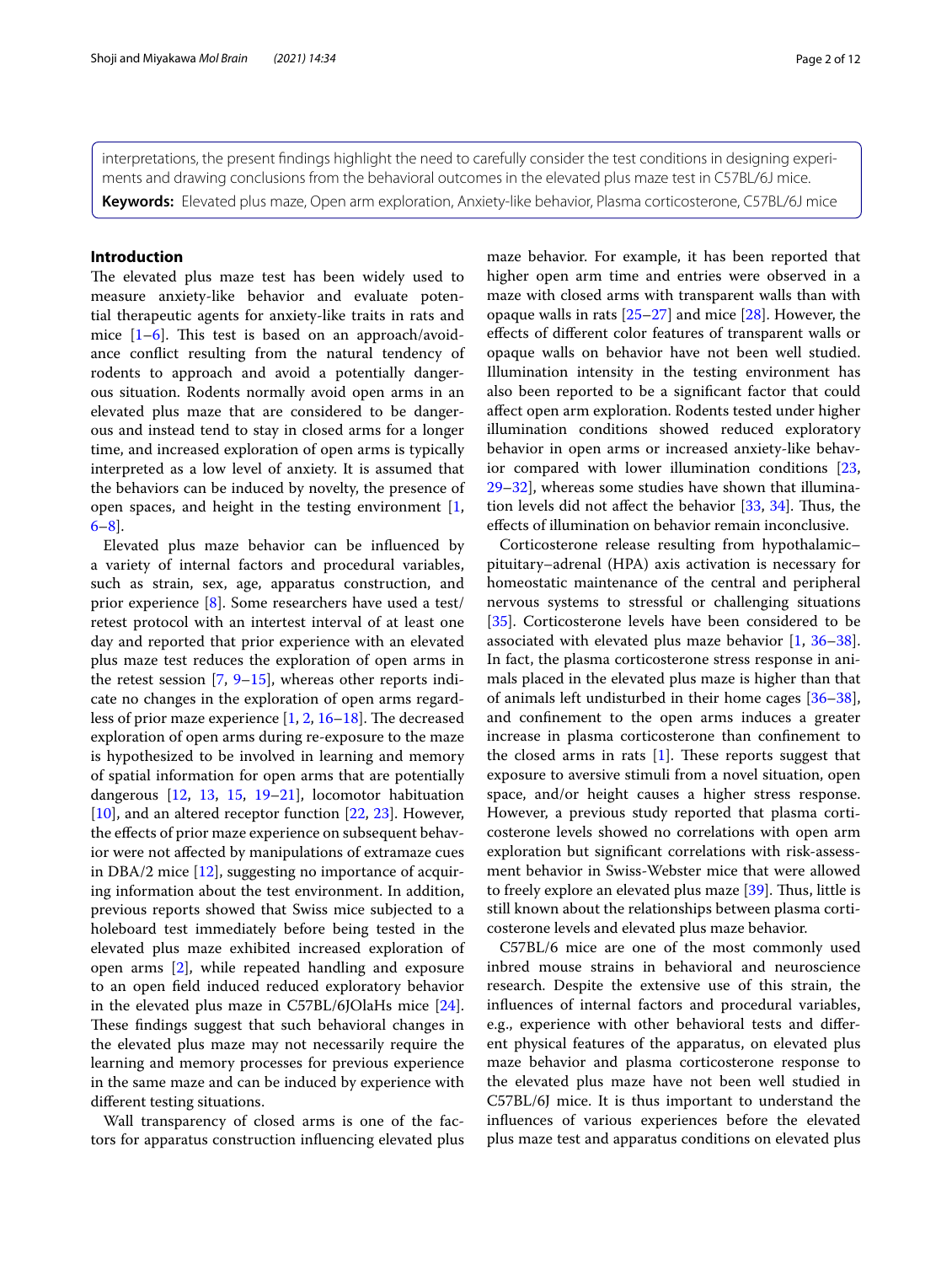maze behavior and corticosterone response in this strain of mice. Additionally, it is interesting to explore whether corticosterone levels refect "anxiety" levels that are naturally induced by exposure to potentially aversive situations in the elevated plus maze in C57BL/6J mice. In the present study, to examine the infuences of experience with a battery of behavioral tests that did not include the elevated plus maze test on subsequent elevated plus maze behavior and plasma corticosterone responses in male C57BL/6J mice, animals were frst subjected to a behavioral test battery, including an assessment of general health and neurological refexes, a light/dark transition test, and an open feld test, which have been extensively used to characterize the behavioral phenotypes of many strains of mutant and inbred mice in our laboratory [e.g., [40–](#page-10-28)[43](#page-11-0)] and in other laboratories [e.g., [44–](#page-11-1)[47\]](#page-11-2). Mice with and without experience with the behavioral test battery were tested in the elevated plus maze, and immediately after exposure to the maze, their blood was collected to measure plasma corticosterone levels. Additionally, to further explore the relationships between elevated plus maze behavior and plasma corticosterone levels after exposure to the elevated plus maze, the present study examined the infuence of diferent test conditions, i.e., closed arm wall color and illumination level [\[25](#page-10-17)[–34\]](#page-10-23), on behavioral and endocrine responses.

# **Methods**

### **Animals**

Male C57BL/6J mice at  $46-54$  days old (n=132 in total, from 4 diferent cohorts) were transported from Charles River Laboratories Japan, Inc. to our animal facility. The C57BL/6J strain has been maintained under The Jackson Laboratory's patented Genetic Stability Program at Charles River Laboratories Japan, Inc. After arrival at our facility, the mice were housed in groups (four per cage) in clear-transparent individually ventilated disposable cages (Innocage, 22.7 cm  $\times$  32.3 cm  $\times$  12.7 cm; Innovive, Inc., San Diego, USA) with paper bedding (PaperClean; Japan SLC, Inc., Shizuoka, Japan), which were placed in the middle or lower shelf of the rack in a ventilated rack system (Innorack; Innovive, Inc., San Diego, USA). The room was illuminated with fuorescent ceiling lights with a 12-h light/dark cycle (lights on at 7:00 AM). The illumination level in the cage in the middle shelf was approximately 25 lx. The cage position within the rack was kept through this study. The room temperature was maintained at  $23 \pm 2$  °C. The mice were given access to food (CRF‐1; Oriental Yeast Co., Ltd., Tokyo, Japan) and water ad libitum throughout the study. The cages and paper bedding were changed every 10–14 days but not changed before and during the behavioral tests to avoid disturbing the mice. Animal care was carried out by a female laboratory technician. All experimental procedures were approved by the Institutional Animal Care and Use Committee of Fujita Health University.

The first cohort of mice  $(n=32)$  was randomly assigned to either a test-battery-experience group or a no-testexperience group ( $n=16$  per group). Mice in the testbattery-experience group were subjected to a series of behavior tests that were performed in the following order: assessment of general health and neurological screening (2-day procedure; the day of start of the test battery was designated as test day 1; mice were 72–78 days old on test day 1 and 73–79 days old on test day 2), light/dark transition test (75–81 days old on test day 4), and open feld test (77–83 days old on test day 6), with 2-day intertest intervals. The tests were performed in the same manner and the same order as previously described [e.g., [40–](#page-10-28)[43](#page-11-0); for details, see the "Behavioral test" section]. The no-testexperience group was left undisturbed until the start of the elevated plus maze test. Two to 4 days after the open feld test (79–87 days old on test days 8–10), the mice of both groups were tested in the elevated plus maze, as described below. On each day of testing, the elevated plus maze test was performed in a manner counterbalanced for the groups to test approximately the same number of mice from each test condition (for details, see Additional File [1](#page-9-0): Data file). Immediately after the elevated plus maze test, blood was collected from all the animals (for details, see the "Plasma corticosterone measurement" section).

The second cohort of naïve mice  $(n=48)$  was tested at 73–82 days old in the elevated plus maze with closed arms of different colors ( $n=12$  per closed-arm color test condition): clear, transparent blue (the same color as in the experiment for the frst cohort), white, and black (the frst two were transparent and the last two were opaque; see Additional File [2](#page-9-1): Fig. 1a and b). The test was conducted in the same manner as the experiment for the frst cohort for 4 days. On each day, the test was performed in a manner counterbalanced for the test condition to test the same number of mice from each condition (for details, see Additional File [1](#page-9-0): Data fle), and then blood was collected immediately after the elevated plus maze test.

The third cohort of naïve mice  $(n=36)$  was subjected to the elevated plus maze test under three diferent illumination levels: 5, 100, and 800 lx on the central platform in the maze  $(n=12$  per test condition, 72–80 days old). In this test, the same transparent blue closed arms as those in the experiment with the frst cohort were used. For 3 days, the test was performed in a manner counterbalanced for the test condition to test the same number of mice from each condition on each day (for details, see Additional File [1](#page-9-0): Data fle). Immediately after the elevated plus maze test, blood was collected.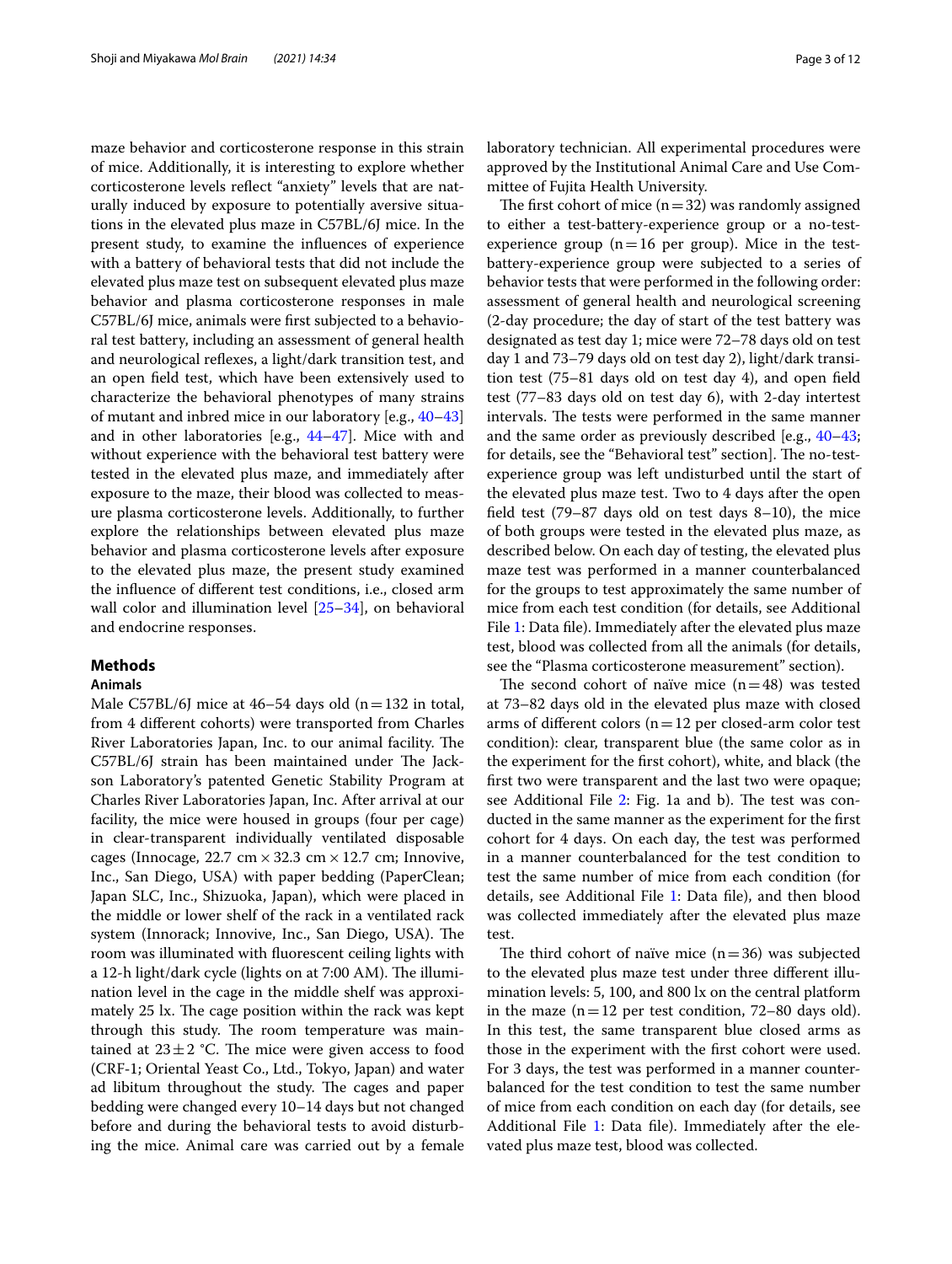The fourth cohort of mice  $(n=16)$  was used to measure basal levels of plasma corticosterone. The mice were either subjected to a behavioral test battery that did not include the elevated plus maze test in the same manner as in the first cohort of mice  $(n=8)$  or were experimentally naïve  $(n=8)$ . The mice were 61–67 days old at the start of the test battery. Two days after the open feld test, cages containing the mice with or without test battery experience (68–74 days old) were placed in the sound-attenuating room in which the elevated plus maze apparatus was set. Blood was collected from all the mice in a day in the same manner as the other cohorts of mice.

The naïve mice in all the cohorts had not been handled and were left undisturbed, except for routine cage maintenance conducted by the female laboratory technician. A male experimenter performed all the experiments, with the exception of the general health and neurological screen on test day 1 and the light/dark transition test on day 4 in the frst cohort of mice that were carried out by the female technician. Consequently, the male experimenter conducted all procedures for the elevated plus maze test followed by blood sampling in all mice. In the elevated plus maze test, each mouse was picked up by the tail and removed from the home cage by the experimenter immediately before the test. The test-batteryexperience group of the frst cohort of mice received tail handling several times when subjected to a series of behavioral tests, whereas the other animals had not been habituated to tail handling before the elevated plus test.

### **Behavioral test**

Cages containing the mice to be tested were moved from a housing room to the sound-attenuating room in the morning at least 30 min before starting the test. The cages were put into the top shelf of a rack (90 cm  $\times$  35 cm  $\times$  88 cm) on which a top plate made of matte black acrylic was placed to avoid direct lighting from fuorescent ceiling lights in the testing rooms (the illumination level in the cage was approximately  $5 \,$ k), with the exception of the third cohort of mice that was put in the rack outside the sound-attenuating room because their test was conducted at diferent illumination levels. In all the cohorts of mice, the elevated plus maze test was performed between 9:45 AM and 1:15 PM. In the frst cohort, a series of behavioral tests that did not include the elevated plus maze test were performed between 9:00 AM and 2:30 PM. After each test, the floors and walls of the testing apparatuses were cleaned with hypochlorous acid water to eliminate any olfactory cues. The cages were returned to the housing room after each test.

## **General health and neurological screen**

General health and neurological screen were conducted for 2 days. On day 1, physical characteristics and neurological reflexes (rectal temperature, body weight, righting refex, whisker twitch refex, ear twitch refex, and visual placing refex—a forepaw extension when lowered toward a visible surface) were assessed. To measure neuromuscular strength, mice were placed on a wire mesh that was then inverted, and the latency to fall from the mesh was recorded with a 60-s cutoff time. On day 2, the forelimb grip strength was measured by holding the mice by their tails and lifting them so that their forepaws could grasp the wire grid of a grip strength meter (O'Hara & Co., Tokyo, Japan). The mice were gently pulled backward by the tail until they released the grid. The peak force applied by the forelimbs was recorded in newtons (N). Each mouse was tested three times. After the grip strength test, mice were placed in the box, and the refex response to key jangling, the auditory stimulus, was recorded.

# **Light/dark transition test**

The light/dark transition test was performed as previously described [[48\]](#page-11-3) on test day 4. Four apparatuses set up in one of the sound-attenuating rooms were used to test four mice in a cage simultaneously. The apparatus consisted of a cage (21  $\text{cm} \times 42 \text{cm} \times 25 \text{cm}$ ) divided into two sections of equal size by a partition with a door (O'Hara & Co.). One chamber consisted of white plastic walls and was brightly illuminated (390 lx) by LED lights attached above the ceiling of the chamber. The other chamber had black plastic walls and was dark (2 lx). Both chambers had a white plastic floor. Mice were placed into the dark chamber and were allowed to move freely between the two chambers for 10 min with the door open.

# **Open feld test**

The open field test was performed in an open field apparatus with the VersaMax Animal Activity Monitoring System (40 cm  $\times$  40 cm  $\times$  30 cm; Accuscan Instruments, Columbus, OH, USA). Eight apparatuses that were placed in a sound-attenuating room were used to test four to eight mice at the same time. The center area was illuminated to 100 lx by LED lights attached above the ceiling of each apparatus. The center area was defined as a 25 cm  $\times$  25 cm area. Each mouse was placed in one corner of the open field. Their behaviors, including the total distance traveled (cm), vertical activity (rearing, measured by counting the number of photobeam interruptions), time spent in the center area (s), and stereotypic counts (beam-break counts for stereotyped behaviors),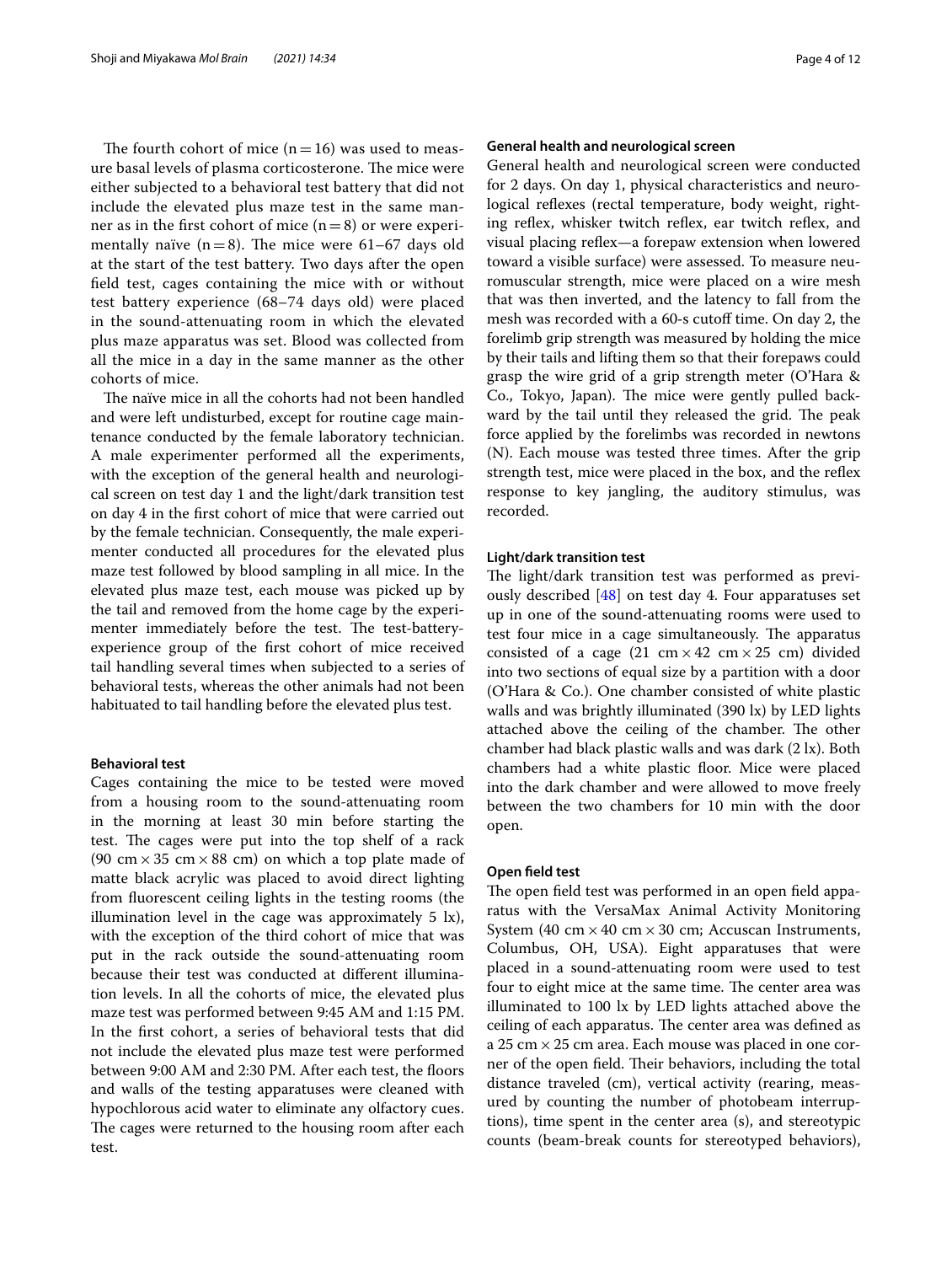were automatically recorded using an activity monitoring system for the entire 120-min period after the mice were placed in the apparatus.

# **Elevated plus maze test**

The elevated plus maze test was performed as previously described [[49\]](#page-11-4), using one elevated plus maze apparatus that was placed in a sound-attenuating room. Eight to 12 mice per day were tested between 9:45 AM and 1:15 PM each day to avoid any possible infuences of diurnal changes in plasma corticosterone levels. The apparatus consisted of two open arms (25  $\text{cm} \times 5 \text{ cm}$ ) and two closed arms of the same size with 15-cm-high walls and a central square (5 cm  $\times$  5 cm) connecting the arms (O'Hara & Co.). The floor of the arms and central square were made of white PVC plates and were elevated to a height of 55 cm above the floor. To prevent mice from falling off the open arms, the arms were surrounded by a raised ledge (3 mm thick and 3 mm high, composed of transparent blue PVC). Arms of the same type were located opposite one another. The walls of the closed arms were made from one of the following: clear transparent walls, bluish transparent walls, matte white opaque walls, and matte black opaque walls, which were made of PVC plates (O'Hara & Co.). In the experiments with the frst and second cohorts, the illumination level was set to 100 lx at the center of the maze with the closed arms with transparent blue walls (for details, see Additional File [6:](#page-9-2) Table 1). For the experiment with the third cohort of mice, which was tested at diferent illumination levels (5, 100, or 800 lx; four infrared LED lights attached to the ceiling were used to allow a video imagebased analysis under the dim light condition). In each test, the cage was placed on the top plate of the rack, and the cage lid was removed. Each mouse was gently picked up by the tail and placed in an empty plastic open cage (18.2 cm  $\times$  25.0 cm  $\times$  13.9 cm). The housing cage was put back into the shelf, and the open cage containing a mouse was close to the central platform of the maze. Each mouse was then picked up by the tail and placed in the central square of the maze facing one of the closed arms. Immediately after placement, the experimenter pushed a start button of a remote controller of a video image analysis system attached to the wall of the sound-attenuating room and left the testing room. A camera was mounted on the ceiling above the central platform of the maze. The distance traveled (cm), number of total arm entries, time spent in the closed arms (s), time spent in the center area (s), percentage of open arm entries, and percentage of time spent in the open arms were automatically measured during a 10-min test period using the ImageEP program (ImageJ-based program developed by Tsuyoshi Miyakawa and the source code are freely available from the Mouse Phenotype Database website, [http://](http://www.mouse-phenotype.org/software.html) [www.mouse-phenotype.org/software.html,](http://www.mouse-phenotype.org/software.html) and from Git repository website, [https://github.com/neuroinformatic](https://github.com/neuroinformatics) [s](https://github.com/neuroinformatics) [\[50\]](#page-11-5)). Immediately following the end of the test, the experimenter returned to the room, put the mouse into the empty open cage, and then went to another soundattenuating room adjacent to the testing room with the cage to take a blood sample. The floor and walls of the arms and central square were cleaned by hypochlorous acid water before each test to eliminate possible odors left by the diferent colored wall arms and the previous subject.

# **Plasma corticosterone measurement**

In the frst, second, and third cohorts of mice, immediately after the elevated plus maze test (within approximately 1 min), blood was collected from the facial vein or submandibular vein using a Goldenrod Animal Lancet (MEDIpoint, Inc., NY, USA) into tubes containing 1 unit of sodium heparin (Wako Pure Chemical Industries Ltd., Osaka, Japan) and kept on ice. In the fourth cohort of mice, at least one hour after acclimation to the testing room where an elevated plus maze apparatus was set, blood was collected to measure basal levels of plasma corticosterone. The blood samples were centrifuged at 3000×*g* for 10 min at 4 °C. Supernatants were collected and stored at −80 °C until measurement. Plasma corticosterone (CORT) concentrations were determined using a correlate-enzyme immunoassay kit (Assay Designs Inc., MI, USA) according to the manufacturer's protocol.

### **Statistical analysis**

Data were analyzed with Student's *t*-test in the frst and fourth cohorts of mice and one-way ANOVAs in the second and third cohorts of mice. The post hoc comparisons were performed by Student's *t*-test with Bonferroni correction. Spearman's rank correlation coefficients of the elevated plus maze behaviors with plasma corticosterone levels were calculated to examine relationships between the two measures. The significance level was set at 0.05. The statistical analysis was performed using SAS University Edition software (SAS Institute Inc., NC, USA).

# **Results**

Mice with test battery experience showed slightly less distance traveled and fewer total arm entries (Fig. [1a](#page-5-0):  $t_{30} = 1.78$ ,  $p = 0.0849$ ; Fig. [1b](#page-5-0):  $t_{30} = 1.91$ ,  $p = 0.0660$ , respectively), spent signifcantly more time in the closed arms (Fig. [1](#page-5-0)c:  $t_{30} = 5.06$ ,  $p < 0.0001$ ) but spent less time in the center area (Fig. [1d](#page-5-0):  $t_{30} = 3.52$ ,  $p = 0.0014$ ), entered the open arms less frequently (Fig. [1](#page-5-0)e:  $t_{30} = 2.90$ ,  $p = 0.0069$ ), and spent less time in the open arms (Fig. [1](#page-5-0)f:  $t_{30} = 4.17$ ,  $p=0.0002$ ) than mice with no prior experience. Plasma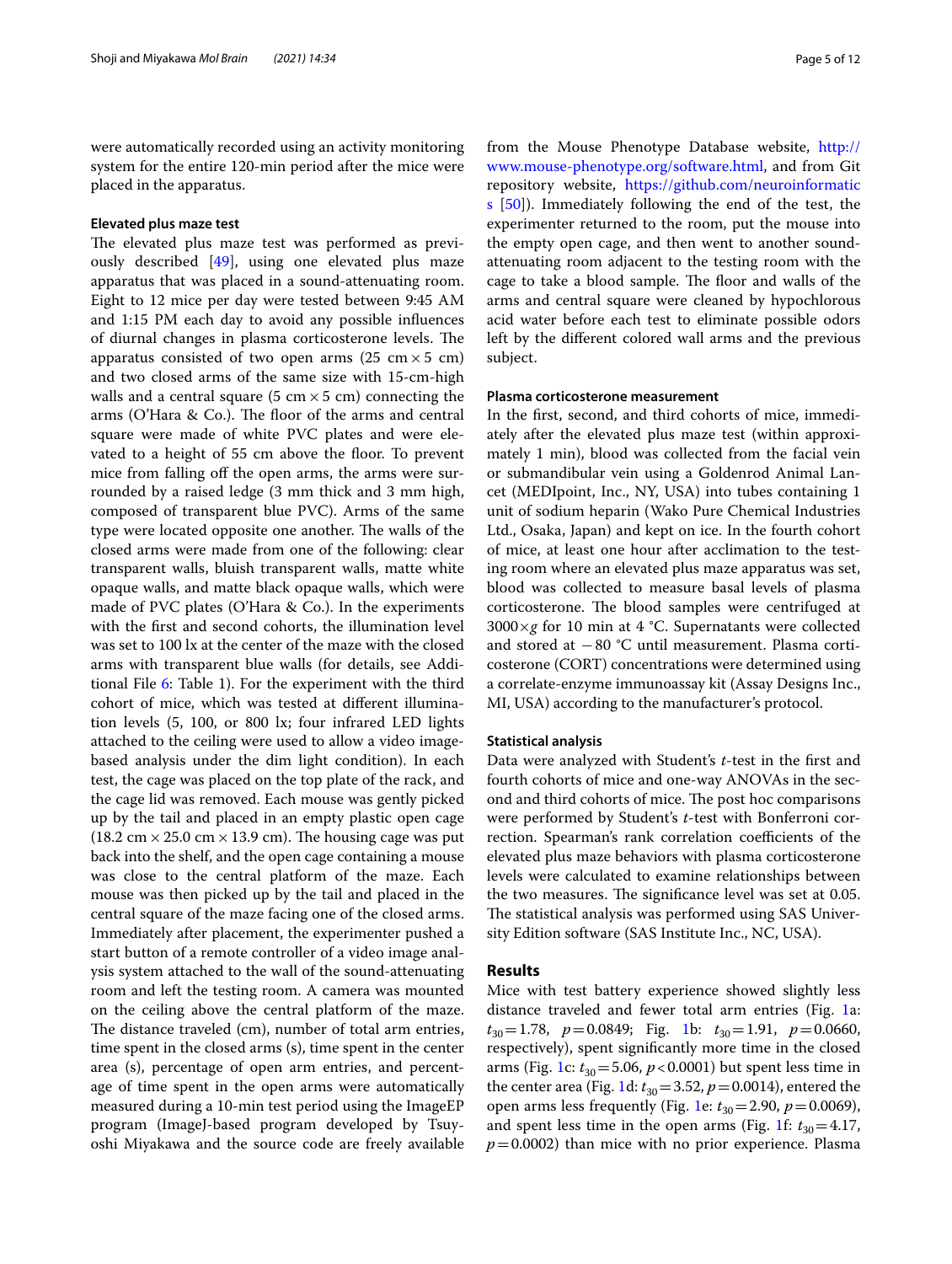

<span id="page-5-0"></span>corticosterone concentrations after exposure to the elevated plus maze were lower in the test-battery-experience group of mice than in the group of mice with no prior experience (Fig. [1g](#page-5-0):  $t_{30} = 2.64$ ,  $p = 0.0129$ ), while the basal plasma corticosterone levels in the mice with and without test battery experience did not difer from each other (Additional File [3:](#page-9-3) Fig. 2:  $t_{14}$ =0.45,  $p$ =0.6586). In this cohort of mice, the elevated plus maze test was conducted 2–4 days after the open feld test, and therefore, whether the diferent intertest intervals contributed to behavioral diferences between groups was examined. Two-way ANOVAs with group and test day as factors showed no significant group  $\times$  test day interactions on any measures (Additional File [4](#page-9-4): Fig. 3), which indicated that group diferences in each behavior were not dependent on the test day.

For the second cohort of mice, there were signifcant efects of closed-arm wall color on several behavioral measures (Fig. [2a](#page-6-0)–f), including time spent in the closed arms (Fig. [2c](#page-6-0):  $F_{3,44}$ =5.92,  $p$ =0.0017), time spent in the center area (Fig. [2d](#page-6-0):  $F_{3,44} = 3.33$ ,  $p = 0.0279$ ), percent-age of open arm entries (Fig. [2e](#page-6-0):  $F_{3,44} = 5.37$ ,  $p = 0.0031$ ), and percentage of time spent in the open arms (Fig. [2f](#page-6-0):  $F_{3,44} = 6.39, p = 0.0011$ ). No significant effects of closedarm wall color were found on distance traveled (Fig. [2a](#page-6-0):  $F_{3,44} = 1.94$ ,  $p = 0.1365$ ), number of total arm entries (Fig. [2b](#page-6-0): *F*3,44=0.22, *p*=0.8852), or plasma corticos-terone levels (Fig. [2g](#page-6-0):  $F_{3,44} = 0.77$ ,  $p = 0.5153$ ). Post hoc comparisons showed that mice subjected to the black wall condition spent more time in the closed arms and exhibited lower percentages of open arm entries and open arm time than mice in the clear transparent condition ( $p = 0.0002$ ,  $p = 0.0002$ , and  $p < 0.0001$ , respectively). Mice in the black wall condition also spent more time in the closed arms than mice in the white and bluish transparent wall conditions, although the diference between the black and bluish transparent wall conditions did not reach significance after Bonferroni correction (*p*=0.0058) and  $p=0.0383$ , respectively). Mice in the black wall condition spent less time in the center area than mice in the white wall condition  $(p=0.0037)$ . Mice in the clear transparent wall condition tended to enter the open arms more frequently and spend more time in the open arms than mice in the bluish transparent and white wall conditions (for percentage of open arm entries, clear vs. bluish transparent and white,  $p = 0.0323$  and  $p = 0.0431$ ; for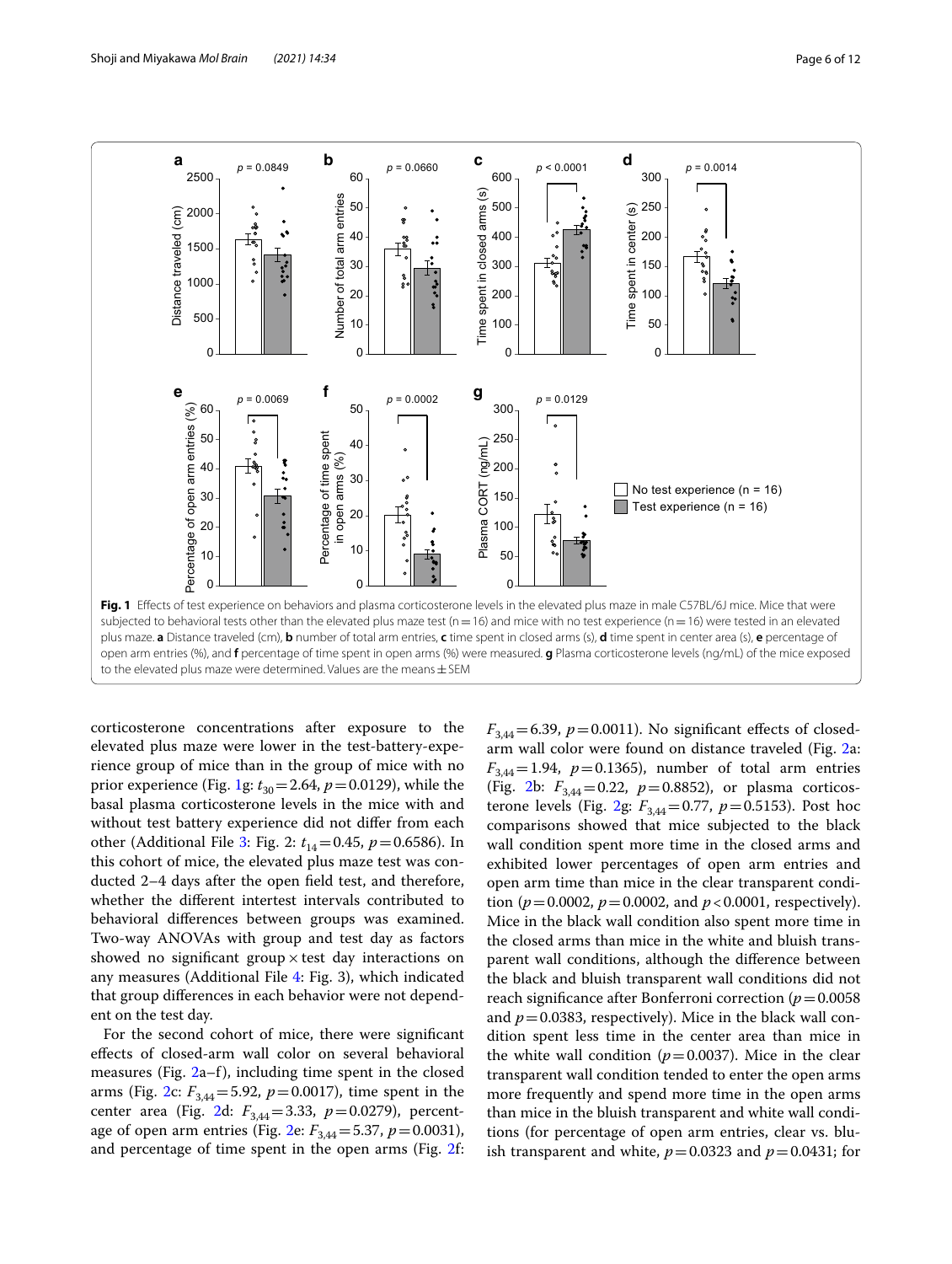

<span id="page-6-0"></span>percentage of open arm time, clear vs. bluish transparent and white,  $p=0.0251$  and  $p=0.0052$ ), although almost all the statistical results did not reach signifcance after Bonferroni correction.

In the third cohort of mice, there were no signifcant efects of illumination level on any behavioral measures or plasma CORT level (Fig. [3](#page-7-0)a–g: distance traveled,  $F_{2,33} = 2.41$ ,  $p = 0.1058$ ; number of total arm entries,  $F_{2,33} = 3.09$ ,  $p = 0.0588$ ; time spent in closed arms,  $F_{2,33} = 1.34$ ,  $p = 0.2750$ ; time spent in center area,  $F_{2,33}=0.95$ ,  $p=0.3968$ ; percentage of open arm entries,  $F_{2,33}=2.33, p=0.1133;$  percentage of time spent in open arms,  $F_{2,33}=0.84$ ,  $p=0.4415$ ; plasma CORT level, *F*<sub>2,33</sub> = 1.14, *p* = 0.3312).

To examine the relationships between the elevated plus maze behaviors and plasma corticosterone levels, Spearman's rank correlation coefficients of each behavioral measure with plasma corticosterone levels were calculated using the data from the groups of mice tested under the different test conditions (for each group,  $n=32-48$ ; Additional File [5:](#page-9-5) Fig. 4a–r) and from all the mice  $(n=116;$  Additional File [5:](#page-9-5) Fig. 4s–x). The correlation analyses showed that there was a signifcant negative correlation of plasma corticosterone level with time spent in the closed arms in the frst cohort of mice with and without test experience (Additional File [5:](#page-9-5) Fig. 4c), while there were no any signifcant correlations between plasma corticosterone levels and behavioral measures in the group of all 116 mice (Additional File [5:](#page-9-5) Fig. 4s–x).

# **Discussion**

The present study investigated the influences of experience with a battery of behavioral tests that did not include the elevated plus maze test, closed-arm wall color, and illumination level on elevated plus maze behavior during a 10-min period from the elevated plus maze test and plasma corticosterone levels immediately after exposure to the maze in male C57BL/6J mice. The results showed that experience with some types of behavioral tests induced decreases in both exploration of the open arms of the maze and plasma corticosterone response, while testing in closed arms of diferent wall colors afected behavior but not plasma corticosterone levels, and illumination level had no signifcant efects on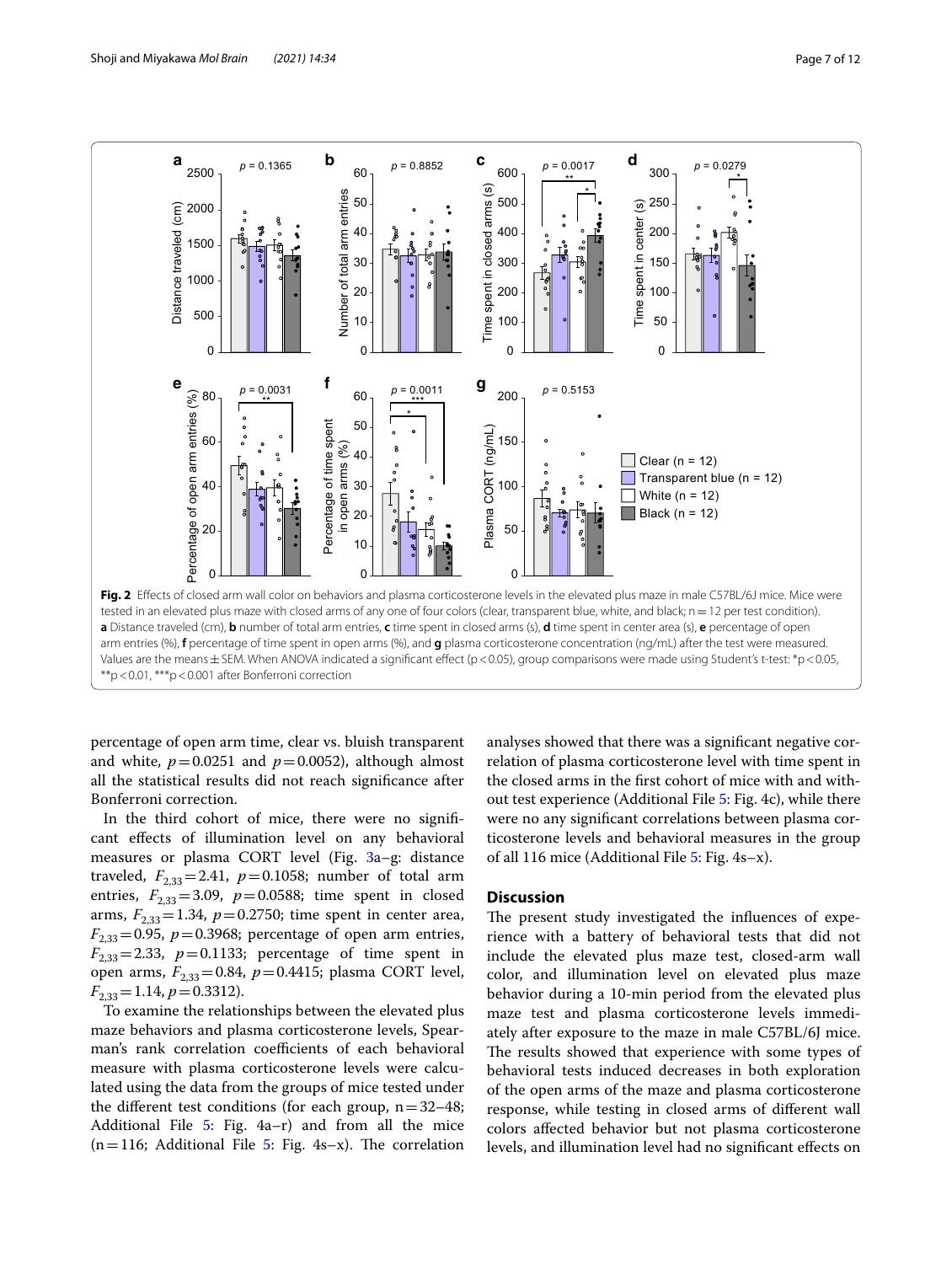any measures. Additionally, correlation analyses showed a negative correlation of close arm time with corticosterone levels in the cohort of mice with and without test experience, whereas in a group consisting of all mice used in this study, there were no signifcant correlations between them. These findings indicate that experience with other behavioral tests and test apparatus construction are signifcant factors afecting elevated plus maze behaviors, but the relationships between the behaviors and plasma corticosterone levels may depend on the test situation and thus remain unclear in C57BL/6J mice.

The present results suggest that reduction in open arm exploration can occur due to prior exposure to test apparatuses other than the elevated plus maze, which seems to be consistent with fndings of previous studies [[2,](#page-10-6) [24\]](#page-10-16). Our present study and other previous studies [\[2](#page-10-6), [24\]](#page-10-16) may provide an additional or alternative explanation for the reduction in open arm exploration in mice with prior experience in previous studies using the test/retest protocol, in which the reduction of open arm exploration in a retest was considered to be based on learning of

open arm avoidance during the frst elevated plus maze test  $[12, 13, 15, 19-21]$  $[12, 13, 15, 19-21]$  $[12, 13, 15, 19-21]$  $[12, 13, 15, 19-21]$  $[12, 13, 15, 19-21]$  $[12, 13, 15, 19-21]$  $[12, 13, 15, 19-21]$  $[12, 13, 15, 19-21]$  $[12, 13, 15, 19-21]$ . The reduced open arm exploration in the retest may be due to exposure to the elevated plus maze apparatus itself and/or due to previous experience(s), other than reexposure to the apparatus, such as being taken out of the cage, handling, etc. This conclusion may also be supported by a study reporting that behavior subsequent to prior maze experience was not afected by manipulations of extramaze cues (90° reorientation of the maze or use of a diferent laboratory) [\[12](#page-10-9)]. It would be unlikely that the reduction in open arm exploration was due to decreased general locomotor activity because mice with and without test experience did not signifcantly difer in the distance traveled and number of total arm entries. There was also little possibility that the reduced exploration could be produced by repeated handling by an experimenter during the test battery, as suggested by previous studies indicating that repeated handling increased open arm exploration [[51,](#page-11-6) [52](#page-11-7)]. A simple explanation of the reduced open arm

exploration and increased time spent in the closed arms



<span id="page-7-0"></span>arm entries (%), **f** percentage of time spent in open arms (%), and **g** plasma corticosterone concentration (ng/mL) after the test were measured. Values are the means  $\pm$  SEM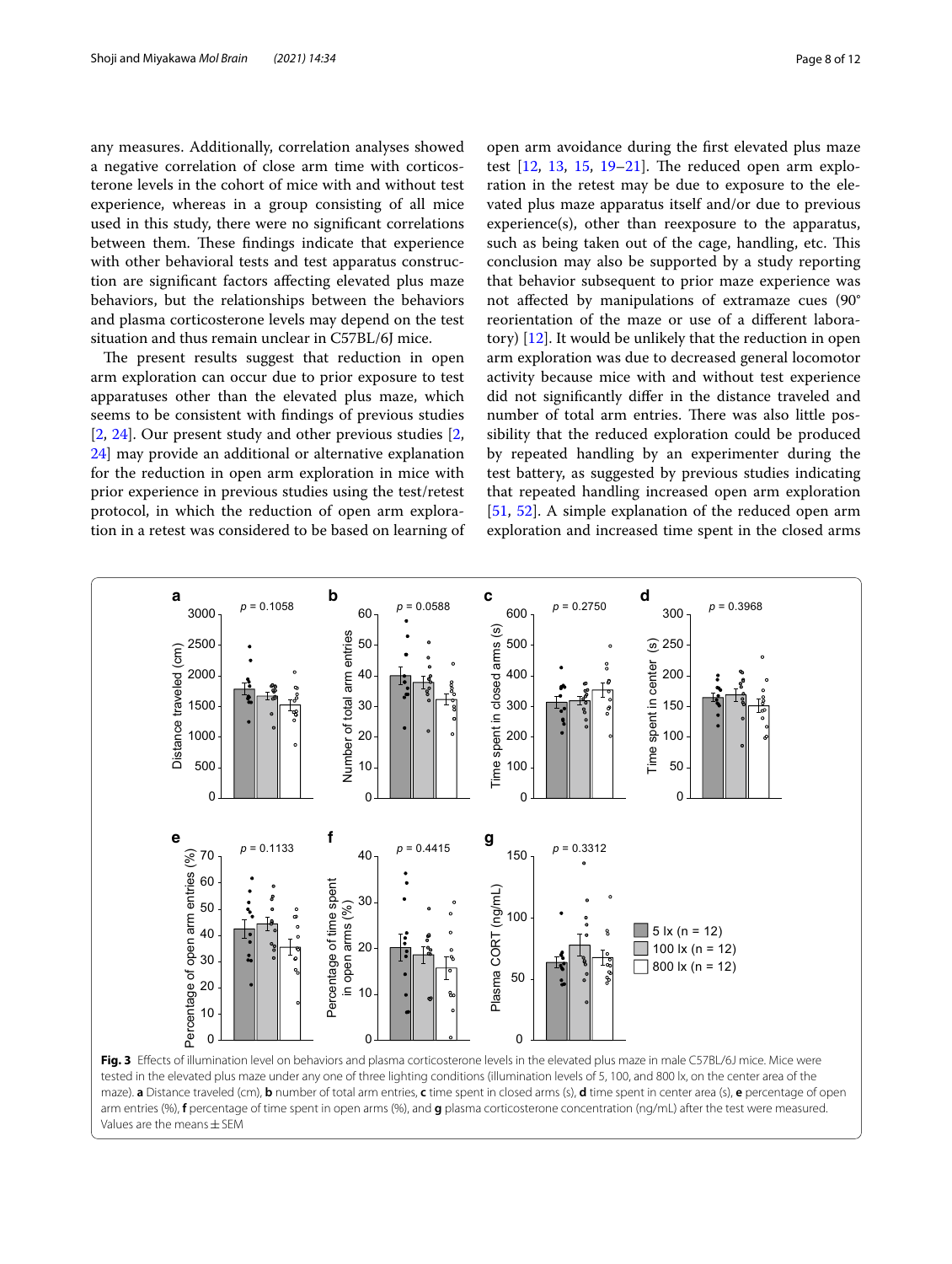is that test experience, irrespective of test type, induces an increased level of anxiety. However, given the potential anxiolytic effects of handling  $[51, 52]$  $[51, 52]$  $[51, 52]$  $[51, 52]$  $[51, 52]$  in addition to the decreased levels of plasma corticosterone stress response found in this study, it seems to be unlikely that the decreased exploratory behavior refects increased level of anxiety. Mice with test battery experience showed decreased time spent in the center area, where noveltyseeking and risk-assessment behaviors could be observed  $[53–55]$  $[53–55]$  $[53–55]$  $[53–55]$ . These findings suggest another possibility: the decreased open arm exploration in the mice with test battery experience may be due to a reduction in novelty seeking. On the other hand, naïve mice with no prior test experience might exhibit intense anxiety-like behavior similar to panic-like reactions to escape from open arms [[54\]](#page-11-10) when confronted with a novel environment for the frst time. In this study, the use of the method of picking mice by the tail before the test might also enhance stress and anxiety levels [\[56](#page-11-11), [57](#page-11-12)], especially in naïve mice, resulting in higher levels of corticosterone stress responses. In our lab, we have analyzed behaviors of more than 200 mutant strains of mice using a battery of behavioral tests. Mice with mutations in genes, such as Calcineurin (CNB, also called protein phosphatase 2B, calcium and calmodulin dependent serine/threonine protein phosphatase), PACAP (pituitary adenylate cyclase-activating polypeptide), PSD-95 (postsynaptic density protein 95), Hivep2 (human immunodefciency virus type I enhancer binding protein 2, also known as Schnurri-2), Grin1 (glutamate ionotropic receptor NMDA type subunit 1), Reln (reelin), Dab1 (disabled 1), Ts1Cje (reciprocal translocation in chromosome 16), Caskin1 (CASK interacting protein 1), and Syngap1 (synaptic Ras GTPase activating protein 1), showed more open arm exploration behaviors than their wild-type control mice in the elevated plus maze test, while in the light/dark transition test the mutants exhibited decreases in the time spent in the light chamber and in the number of transitions between the light and dark chambers, which are in general considered to refect increased anxiety, or no behavioral diferences in the light/dark transition test compared to control mice [[42,](#page-10-29) [58–](#page-11-13)[66](#page-11-14)]. Such paradoxical results are also observed in middle-aged wild type mice compared to young mice  $[67]$  $[67]$ . These findings highlight the difficulty in interpreting the increased time and entries in open arms simply as decreased levels of anxiety in some cases and indicate the need for further study to explore what the behaviors mean.

Previous studies have indicated that exploration to the open arms was higher when tested in a maze with closed arms with acrylic transparent/translucent walls than with black acrylic/wooden opaque walls in rats [[25](#page-10-17)[–27](#page-10-18)] and mice  $[28]$  $[28]$  $[28]$ . The results of this study are consistent with the previous findings  $[25-28]$  $[25-28]$ . The present study further indicate the importance of the transparency and color of walls on elevated plus maze behavior: the most pronounced diferences in the behaviors were found between the clear and black wall conditions, whereas such diferences were not observed between the transparent blue wall and black wall conditions, and there were slight differences in open arm exploration between the two types of transparent wall arms and between the two types of opaque closed arms. These behavioral differences do not seem to be related to locomotor activity, since there were no signifcant wall color-induced changes in distance traveled and number of total arm entries. Rodents have a tendency to avoid open spaces by visual perception, allowing them to discriminate open and closed arms [\[7](#page-10-3), [68\]](#page-11-16). Our results suggest that when less transparent and more dark-colored closed arms, especially black closed arms, are used, mice can more easily discriminate the open and closed arms and potentiate them to avoid the open arms.

It has been reported that animals tested under high illumination conditions show reduced exploratory behavior in open arms or increased anxiety-like behavior in several previous studies comparing diferent illumination conditions on the maze foor (20 lx vs. 1200 lx [\[29](#page-10-20)]) and on the central platform  $(44 \text{ lx vs. } 600 \text{ lx } [23]; 0, 1, 3,$  $(44 \text{ lx vs. } 600 \text{ lx } [23]; 0, 1, 3,$  $(44 \text{ lx vs. } 600 \text{ lx } [23]; 0, 1, 3,$ 10, 30, 100, and 300 lx [[31\]](#page-10-30)), on the arms (80 and 90 lx on open and closed arms vs. 220 and 110 lx on open and closed arms  $[30]$  $[30]$ ; 4  $\alpha$  on all arms vs. 210 and 60  $\alpha$  on open and closed arms [\[69](#page-11-17)]), and in the testing room (0.1 footcandle light condition vs. 20.0 footcandle light condition [\[32\]](#page-10-21)), while some reports have shown no behavioral diferences between animals tested under 30, 300, and 900 lx on arms [[33\]](#page-10-22) and 9 and 297 lx in the testing room [[34](#page-10-23)]. Such inconsistent fndings may be partially explained by diferences in illumination levels between the open and closed arms; a study showed that the diference in illumination levels between the open and closed arms is a determinant of open arm exploration [\[70](#page-11-18)], and therefore, lack of behavioral diferences between the different lighting conditions [[33\]](#page-10-22) might be explained as a consequence of the same illumination levels in all the arms in each lighting condition for rats  $[70]$  $[70]$ . The present study showed no signifcant behavioral diferences between the groups of mice tested under the three lighting conditions, although the diferences in illumination levels between the open and closed arms difered for the 5-, 100-, and 800-lx illumination conditions (see Additional File  $6$ : Table 1) in C57BL/6J mice. These findings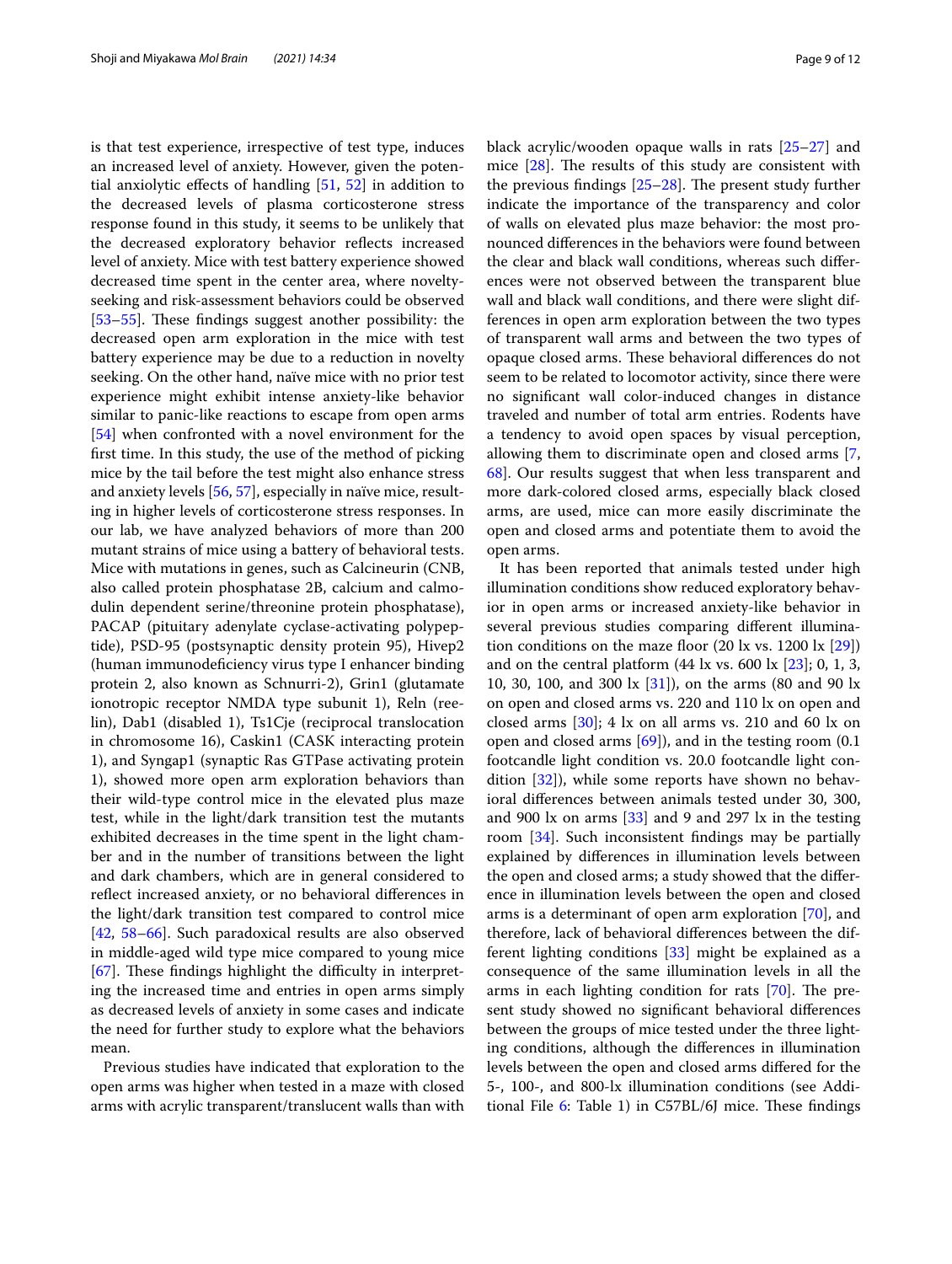suggest the need to further investigate the efects of illumination levels on elevated plus maze behaviors in mice while considering possible methodological diferences between studies, such as species, strain, prior experience, and apparatus construction.

The acute effects of corticosterone on anxiety-related behavior remain controversial, since a single corticosterone administration has shown to have an anxiogenic- and anxiolytic-like efects in the elevated plus maze test and the light/dark transition test [[71–](#page-11-19)[73\]](#page-11-20). A correlation study reported that plasma corticosterone levels in response to exposure to the elevated plus maze were correlated with risk-assessment behaviors and time spent in closed arms in Swiss-Webster mice [[39](#page-10-27)]. However, the present study showed that, although a signifcant correlation between plasma corticosterone levels and time spent in closed arms was found in the cohort of mice with and without prior test experience, our data from the total group of 116 mice revealed no correlations of plasma corticosterone level with behavior. These observations suggest that there are no clear relationships between the two measures in C57BL/6J mice. One possible limitation of this study is the use of the 10-min test protocol. Considering the higher corticosterone levels in rats exposed to the maze for the 10-min period compared with the 5-min period [[37\]](#page-10-32), the lack of correlations in this study might be due to a possible ceiling efect by the 10-min exposure to the maze on corticosterone levels.

The present study reveals that previous experience with certain behavioral tests result in alterations in both elevated plus maze behaviors and plasma corticosterone response, and the closed arm type but not illumination level also had signifcant efects on behaviors in the elevated plus maze, in C57BL/6J mice. These results emphasize the need for careful consideration of test conditions in interpreting the behavioral outcomes under diferent test conditions of the elevated plus maze. One limitation of this study was that only male mice were used. It will be necessary to consider the use of females in designing experiments to further understand the infuences of various variables, including sex and their interactions, on elevated plus maze behavior. Importantly, higher percentages of open arm time and entries are conventionally interpreted as decreased levels of anxiety. As discussed above, there is the possibility that the increased time and entries in open arms may rather refect a heightened state of anxiety, escape behavior, and panic-like response to a novel environment in some specific cases. These findings suggest the need to measure anxiety-like behaviors under various situations with diferent types of tests to avoid misinterpretation and generalization from a single test.

# **Supplementary Information**

The online version contains supplementary material available at [https://doi.](https://doi.org/10.1186/s13041-020-00721-2) [org/10.1186/s13041-020-00721-2](https://doi.org/10.1186/s13041-020-00721-2).

#### <span id="page-9-1"></span><span id="page-9-0"></span>**Additional File 1:** Data fle

**Additional File 2: Fig. 1.** Apparatus for the elevated plus maze test. (a) Elevated plus maze apparatus and (b) closed arms with diferent wall colors; clear, transparent blue, white, and black.

<span id="page-9-3"></span>**Additional File 3: Fig. 2.** Basal plasma corticosterone levels in male C57BL/6J mice with or without test experience. Male C57BL/6J mice were subjected to a series of behavioral tests, including an assessment of general health and neurological function, a light/dark transition test, and an open feld test. Two days after the open feld test, blood was collected from mice with test battery experience ( $n = 8$ ) and from naïve mice with no test experience ( $n = 8$ ). All of the mice were left undisturbed in their home cages before blood collection. Plasma corticosterone concentrations (ng/mL) were measured. Values are the means  $\pm$  SEM.

<span id="page-9-4"></span>Additional File 4: Fig. 3. The effects of intertest interval on behaviors in the elevated plus maze in male C57BL/6J mice. In the frst cohort of mice, the test-battery-experience group ( $n = 16$ ) was subjected to the elevated plus maze test 2, 3, or 4 days after the open feld test (the test battery was started on test day 1; open feld test was on test day 6; elevated plus maze test was on test day 8,  $n = 4$ ; test day 9,  $n = 8$ ; test day 10,  $n = 4$ ). The naïve mice in the no-test-experience group ( $n = 16$ ) were tested in the same manner as the test-battery-experience group on the test days (test day 8, n = 8; test day 9, n = 4; test day 10, n = 4). Values are the means  $\pm$ SEM.

<span id="page-9-5"></span>**Additional File 5: Fig. 4.** Relationships between elevated plus maze behaviors and plasma corticosterone levels in male C57BL/6J mice. Scatterplots of elevated plus maze behaviors and plasma corticosterone levels in mice with or without test experience ( $a-f$ ;  $n = 32$  in total), mice tested in the maze with closed arms with different colored walls (g-l;  $n = 48$  in total), mice tested under different illumination levels (m–r;  $n = 36$  in total). and all mice (s-x;  $n = 116$  in total). Correlations (Spearman's rank correlation coefficient or rs, and p value) of plasma corticosterone levels with (a, g, m, s) distance traveled (cm), (b, h, n, t) number of total arm entries, (c, i, o, u) time spent in closed arms (s), (d, j, p, v) time spent in center (s), (e, k, q, w) percentage of open arm entries (%), and (f, l, r, x) percentage of open arm time (%) were calculated.

<span id="page-9-2"></span>**Additional File 6: Table 1.** Illumination levels in the elevated plus maze of closed arms with diferent color walls and under diferent light conditions. For the second group of mice, the illumination level was set to 100 lx at the center of the maze with closed arms with transparent blue walls. Measurements of illumination levels at each location of the maze (central platform, end of the open arms, and end of the closed arms) were repeated three times, and the average was calculated. For the third group of mice, the illumination level was set to 5, 100, or 800 lx at the center of the maze with closed arms with transparent blue walls. \*The measurement sensor of the illuminometer was placed on the foor of the central platform and the end of the foor of the open arm horizontally. To measure the illumination level in the closed arm, the sensor was tilted due to the size of the illuminometer.

#### **Acknowledgements**

We would like to thank Tamaki Murakami for the assistance in animal husbandry and behavioral experiments.

#### **Authors' contributions**

HS designed the study. HS conducted the experiments and analyzed the data. HS and TM wrote the manuscript. Both authors have read and approved the fnal manuscript.

#### **Funding**

This study was supported by JSPS KAKENHI (Grant Number JP 16H06276) and AMED (Grant Number JP20dm0107101). Behavioral analysis was carried out at the Institute for Comprehensive Medical Science, Fujita Health University,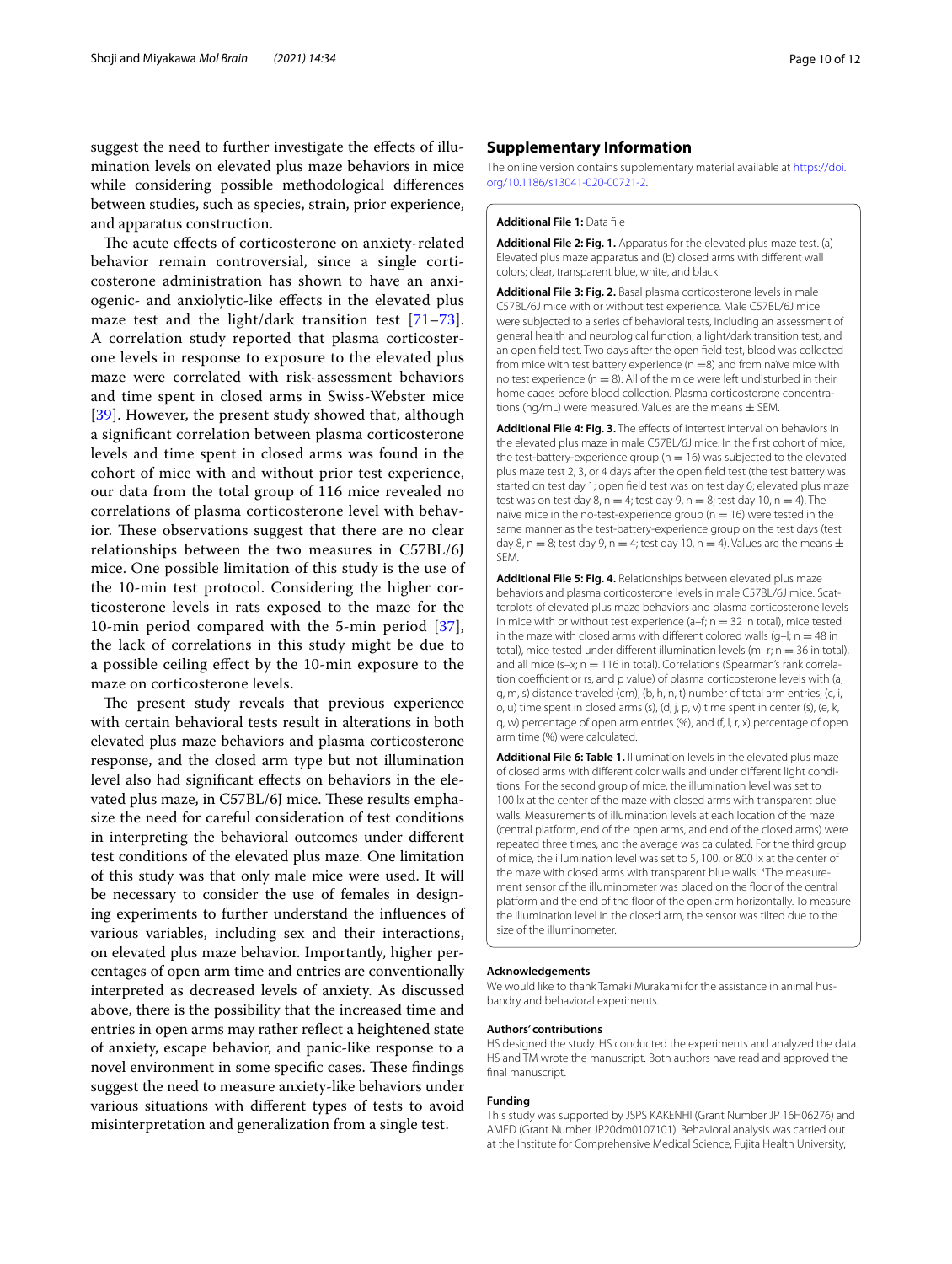by the Joint Usage/Research Center for Genes, Brain and Behavior, which is accredited by the Ministry of Education, Science, Sports and Culture.

## **Availability of data and materials**

All the data directly associated with the results of this study are included in the Data fle. The data from the behavioral tests are also accessible through the online database "Mouse Phenotype Database" [\(http://www.mouse-pheno](http://www.mouse-phenotype.org/) [type.org/](http://www.mouse-phenotype.org/)).

### **Ethics approval and consent to participate**

All of the experimental procedures were approved by the Institutional Animal Care and Use Committee of Fujita Health University.

### **Consent for publication**

All authors consent to publication.

### **Competing interests**

The authors declare no confict of interest.

Received: 8 September 2020 Accepted: 26 December 2020

#### **References**

- <span id="page-10-0"></span>1. Pellow S, Chopin P, File SE, Briley M. Validation of open: closed arm entries in an elevated plus-maze as a measure of anxiety in the rat. J Neurosci Methods. 1985;14:149–67.
- <span id="page-10-6"></span>2. Lister RG. The use of a plus-maze to measure anxiety in the mouse. Psychopharmacology. 1987;92:180–5.
- 3. Dawson GR, Tricklebank MD. Use of the elevated plus maze in the search for novel anxiolytic agents. Trends Pharmacol Sci. 1995;16:33–6.
- 4. Hogg S. A review of the validity and variability of the elevated plus-maze as an animal model of anxiety. Pharmacol Biochem Behav. 1996;54:21–30.
- 5. Rodgers RJ, Dalvi A. Anxiety, defence and the elevated plus-maze. Neurosci Biobehav Rev. 1997;21:801–10.
- <span id="page-10-1"></span>6. Walf AA, Frye CA. The use of the elevated plus maze as an assay of anxiety-related behavior in rodents. Nat Protoc. 2007;2:322–8.
- <span id="page-10-3"></span>7. Treit D, Menard J, Royan C. Anxiogenic stimuli in the elevated plus-maze. Pharmacol Biochem Behav. 1993;44:463–9.
- <span id="page-10-2"></span>8. Carobrez AP, Bertoglio LJ. Ethological and temporal analyses of anxietylike behavior: the elevated plus-maze model 20 years on. Neurosci Biobehav Rev. 2005;29:1193–205.
- <span id="page-10-4"></span>9. Rodgers RJ, Shepherd JK. Infuence of prior maze experience on behaviour and response to diazepam in the elevated plus-maze and light/dark tests of anxiety in mice. Psychopharmacology. 1993;113:237–42.
- <span id="page-10-13"></span>10. Dawson GR, Crawford SP, Stanhope KJ, Iversen SD, Tricklebank MD. Onetrial tolerance to the effects of chlordiazepoxide on the elevated plus maze may be due to locomotor habituation, not repeated drug exposure. Psychopharmacology. 1994;113:570–2.
- 11. Espejo EF. Efects of weekly or daily exposure to the elevated plus-maze in male mice. Behav Brain Res. 1997;87:233–8.
- <span id="page-10-9"></span>12. Rodgers RJ, Johnson NJT, Carr J, Hodgson TP. Resistance of experientiallyinduced changes in murine plus-maze behaviour to altered retest conditions. Behav Brain Res. 1997;86:71–7.
- <span id="page-10-10"></span>13. Holmes A, Rodgers RJ. Responses of Swiss-Webster mice to repeated plus-maze experience: further evidence for a qualitative shift in emotional state? Pharmacol Biochem Behav. 1998;60:473–88.
- 14. Pereira JKD, Vieira RJ, Konishi CT, Ribeiro RDA, Frussa-Filho R. The phenomenon of "one-trial tolerance" to the anxiolytic effect of chlordiazepoxide in the elevated plus-maze is abolished by the introduction of a motivational confict situation. Life Sci. 1999;65:PL101–7.
- <span id="page-10-5"></span>15. Bertoglio LJ, Carobrez AP. Previous maze experience required to increase open arms avoidance in rats submitted to the elevated plus-maze model of anxiety. Behav Brain Res. 2000;108:197–203.
- <span id="page-10-7"></span>16. File SE. One-trial tolerance to the anxiolytic efects of chlordiazepoxide in the plus-maze. Psychopharmacology. 1990;100:281–2.
- 17. File SE. The interplay of learning and anxiety in the elevated plus-maze. Behav Brain Res. 1993;58:199–202.
- <span id="page-10-8"></span>18. File SE, Mabbutt PS, Hitchcott PK. Characterisation of the phenomenon of "one-trial tolerance" to the anxiolytic efect of chlordiazepoxide in the elevated plus-maze. Psychopharmacology. 1990;102:98–101.
- <span id="page-10-11"></span>19. File SE, Zangrossi H, Viana M, Graef FG. Trial 2 in the elevated plus-maze: a diferent form of fear? Psychopharmacology. 1993;111:491–4.
- 20. Dal-Col MLC, Orlandi-Pereira L, Rosa VP, Calixto AV, Carobrez AP, Faria MS. Lack of midazolam-induced anxiolysis in the plus-maze Trial 2 is dependent on the length of Trial 1. Pharmacol Biochem Behav. 2003;74:395–400.
- <span id="page-10-12"></span>21. Bertoglio LJ, Carobrez AP. Scopolamine given pre-Trial 1 prevents the one-trial tolerance phenomenon in the elevated plus-maze Trial 2. Behav Pharmacol. 2004;15:45–54.
- <span id="page-10-14"></span>22. Gonzalez LE, File SE. A fve-minute experience in the elevated plus-maze alters the state of the benzodiazepine receptor in the dorsal raphe nucleus. J Neurosci. 1997;17:1505–11.
- <span id="page-10-15"></span>23. Bertoglio LJ, Carobrez AP. Behavioral profile of rats submitted to session 1-session 2 in the elevated plus-maze during diurnal/nocturnal phases and under diferent illumination conditions. Behav Brain Res. 2002;132:135–43.
- <span id="page-10-16"></span>24. Voikar V, Vasar E, Rauvala H. Behavioral alterations induced by repeated testing in C57BL/6J and 129S2/Sv mice: implications for phenotyping screens. Genes Brain Behav. 2004;3:27–38.
- <span id="page-10-17"></span>25. Violle N, Balandras F, Le Roux Y, Desor D, Schroeder H. Variations in illumination, closed wall transparency and/or extramaze space infuence both baseline anxiety and response to diazepam in the rat elevated plus-maze. Behav Brain Res. 2009;203:35–42.
- 26. Anseloni VZ, Motta V, Lima G, Brandao ML. Behavioral and pharmacological validation of the elevated plus maze constructed with transparent walls. Braz J Med Biol Res. 1995;28:597–601.
- <span id="page-10-18"></span>27. Horii Y, Kawaguchi M. Higher detection sensitivity of anxiolytic efects of diazepam by ledge-free open arm with opaque walled closed arm elevated plus maze in male rats. Behav Brain Res. 2015;294:131–40.
- <span id="page-10-19"></span>28. Hagenbuch N, Feldon J, Yee BK. Use of the elevated plus-maze test with opaque or transparent walls in the detection of mouse strain diferences and the anxiolytic efects of diazepam. Behav Pharmacol. 2006;17:31–41.
- <span id="page-10-20"></span>29. Morato S, Castrechini P. Effects of floor surface and environmental illumination on exploratory activity in the elevated plus-maze. Braz J Med Biol Res. 1989;22:707–10.
- <span id="page-10-31"></span>30. Griebel G, Moreau JL, Jenck F, Martin JR, Misslin R. Some critical determinants of the behaviour of rats in the elevated plus-maze. Behav Proc. 1993;29:37–47.
- <span id="page-10-30"></span>31. Garcia AMB, Cardenas FP, Morato S. Efect of diferent illumination levels on rat behavior in the elevated plus-maze. Physiol Behav. 2005;85:265–70.
- <span id="page-10-21"></span>32. Benjamin D, Lal H, Meyerson LR. The effects of 5-HT1B characterizing agents in the mouse elevated plus-maze. Life Sci. 1990;47:195–203.
- <span id="page-10-22"></span>33. Becker A, Grecksch G. Illumination has no efect on rats' behavior in the elevated plus-maze. Physiol Behav. 1996;59:1175–7.
- <span id="page-10-23"></span>34. Jones N, King SM. Infuence of circadian phase and test illumination on pre-clinical models of anxiety. Physiol Behav. 2001;72:99–106.
- <span id="page-10-24"></span>35. McEwen BS, Bowles NP, Gray JD, Hill MN, Hunter RG, Karatsoreos IN, Nasca C. Mechanisms of stress in the brain. Nat Neurosci. 2015;18:1353.
- <span id="page-10-25"></span>36. File SE, Johnston AL, Baldwin HA. Anxiolytic and anxiogenic drugs: changes in behaviour and endocrine responses. Stress Med. 1988;4:221–30.
- <span id="page-10-32"></span>37. File SE, Zangrossi H, Sanders FL, Mabbutt PS. Raised corticosterone in the rat after exposure to the elevated plus-maze. Psychopharmacology. 1994;113:543–6.
- <span id="page-10-26"></span>38. Calvo N, Martijena ID, Molina VA, Volosin M. Metyrapone pretreatment prevents the behavioral and neurochemical sequelae induced by stress. Brain Res. 1998;800:227–35.
- <span id="page-10-27"></span>39. Rodgers RJ, Haller J, Holmes A, Halasz J, Walton TJ, Brain PF. Corticosterone response to the plus-maze: high correlation with risk assessment in rats and mice. Physiol Behav. 1999;68:47–53.
- <span id="page-10-28"></span>40. Nakao A, Miki T, Shoji H, Nishi M, Takeshima H, Miyakawa T, Mori Y. Comprehensive behavioral analysis of voltage-gated calcium channel betaanchoring and-regulatory protein knockout mice. Front Behav Neurosci. 2015;9:141.
- 41. Katayama Y, Nishiyama M, Shoji H, Ohkawa Y, Kawamura A, Sato T, Suyama M, Takumi T, Miyakawa T, Nakayama KI. CHD8 haploinsufficiency results in autistic-like phenotypes in mice. Nature. 2016;537:675–9.
- <span id="page-10-29"></span>42. Imai H, Shoji H, Ogata M, Kagawa Y, Owada Y, Miyakawa T, Sakimura K, Terashima T, Katsuyama Y. Dorsal forebrain-specifc defciency of